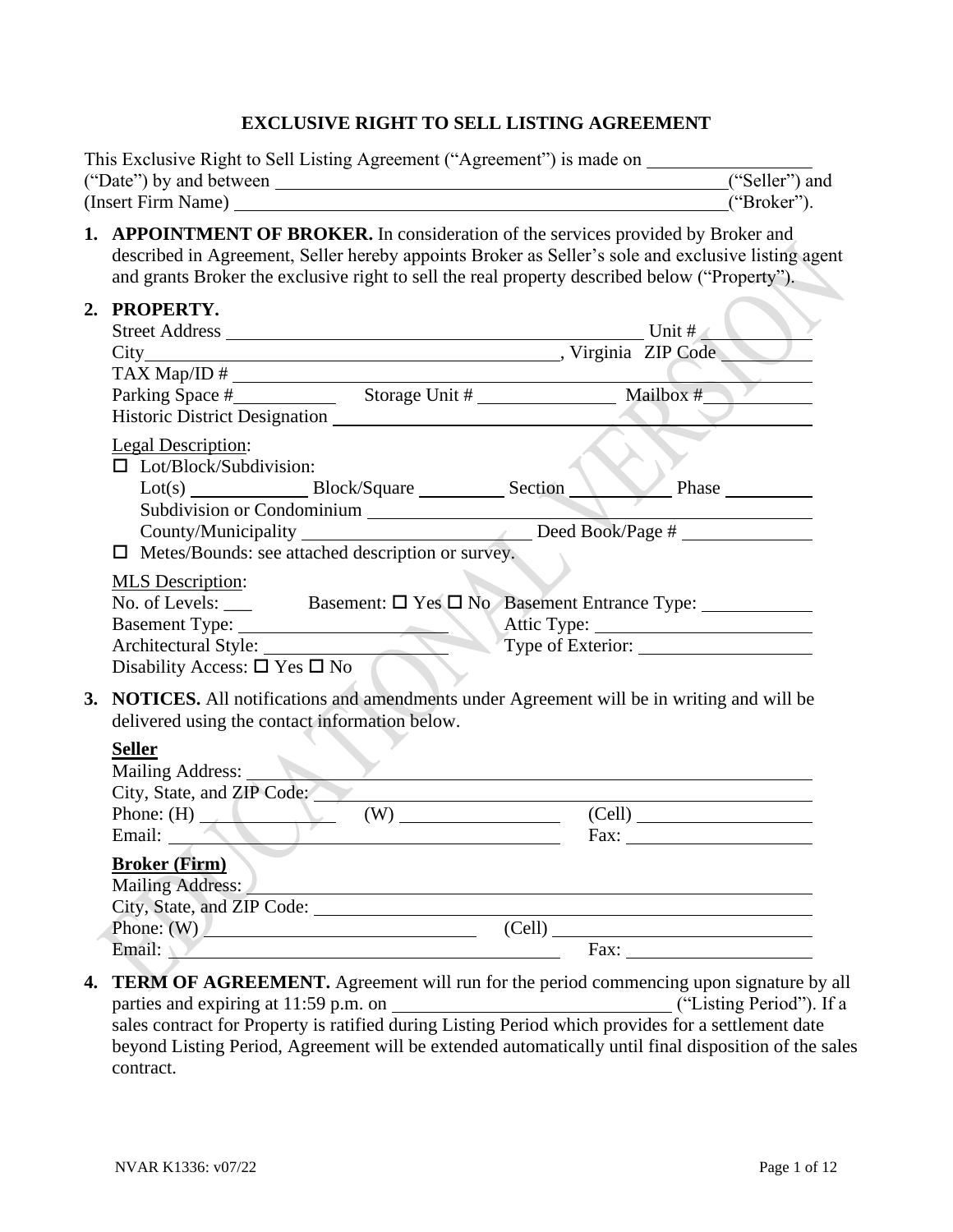**5. LISTING PRICE.** Seller instructs Broker to offer Property for sale at a selling price of \$\_\_\_\_\_\_\_\_\_\_\_\_\_\_, or such other price as later agreed upon by Seller, which price includes Broker's compensation. (Note: Broker does not guarantee that Property will appraise or sell at the price stated herein, nor does Broker guarantee any net amount Seller might realize from the sale of Property).

#### **6. CONVEYANCES.**

**A. Personal Property and Fixtures.** Property includes the following personal property and fixtures, if existing: built-in heating and central air conditioning equipment, plumbing and lighting fixtures, indoor and outdoor sprinkler systems, bathroom mirrors, sump pump, attic and exhaust fans, storm windows, storm doors, screens, installed wall-to-wall carpeting, window shades, blinds, window treatment hardware, smoke and heat detectors, TV antennas, exterior trees and shrubs. Unless otherwise agreed to in writing, all surface or wall mounted electronic components/devices **DO NOT** convey; however, all related mounts, brackets and hardware **DO** convey. Smart home devices installed, hardwired or attached to personal property or fixtures conveyed pursuant to this paragraph, including but not limited to, smart switches, smart thermostats, smart doorbells, and security cameras ("Smart Devices") **DO** convey unless otherwise agreed to in writing. If more than one of an item conveys, the number of items is noted.

**The items marked YES below are currently installed or offered and will convey:**

| Yes # Items |                           | Yes # Items |                               | Yes # Items |                               |
|-------------|---------------------------|-------------|-------------------------------|-------------|-------------------------------|
| □           | Alarm System              |             | Freezer                       |             | Satellite Dish                |
| □           | <b>Built-in Microwave</b> |             | <b>Furnace Humidifier</b>     | $\Box$      | <b>Storage Shed</b>           |
|             | Ceiling Fan               |             | <b>Garage Opener</b>          |             | <b>Stove or Range</b>         |
| □           | Central Vacuum            |             | w/ remote                     |             | <b>Trash Compactor</b>        |
| □           | <b>Clothes Dryer</b>      |             | Gas Log                       |             | <b>Wall Oven</b>              |
|             | <b>Clothes Washer</b>     |             | Hot Tub, Equip & Cover $\Box$ |             | <b>Water Treatment System</b> |
|             | Cooktop                   |             | Intercom                      |             | Window A/C Unit               |
|             | Dishwasher                |             | <b>Playground Equipment</b>   |             | Window Fan                    |
| □           | Disposer                  |             | Pool, Equip, & Cover          |             | <b>Window Treatments</b>      |
| □           | Electronic Air Filter     | 切           | Refrigerator                  |             | <b>Wood Stove</b>             |
| П           | Fireplace Screen/Door□    |             | w/ice maker                   |             |                               |

Other Conveyances (as-is, no additional value and for Seller convenience):

**B. As-Is Items.** Seller will not warrant the condition or working order of the following items and/or systems:

**C. As-Is Marketing.** Seller  $\Box$  does **OR**  $\Box$  does not authorize Broker to offer the entire Property in "As-Is" condition.

**D. Leased Items, Systems, and/or Service Contracts.** Any leased items, systems, or service contracts (including, but not limited to, termite or pest control, home warranty, fuel tanks, water treatment systems, lawn contracts, security system monitoring, and satellite contracts) DO NOT CONVEY absent an express written agreement by buyer and Seller. The following is a list of the leased items within Property:

Does Not convey: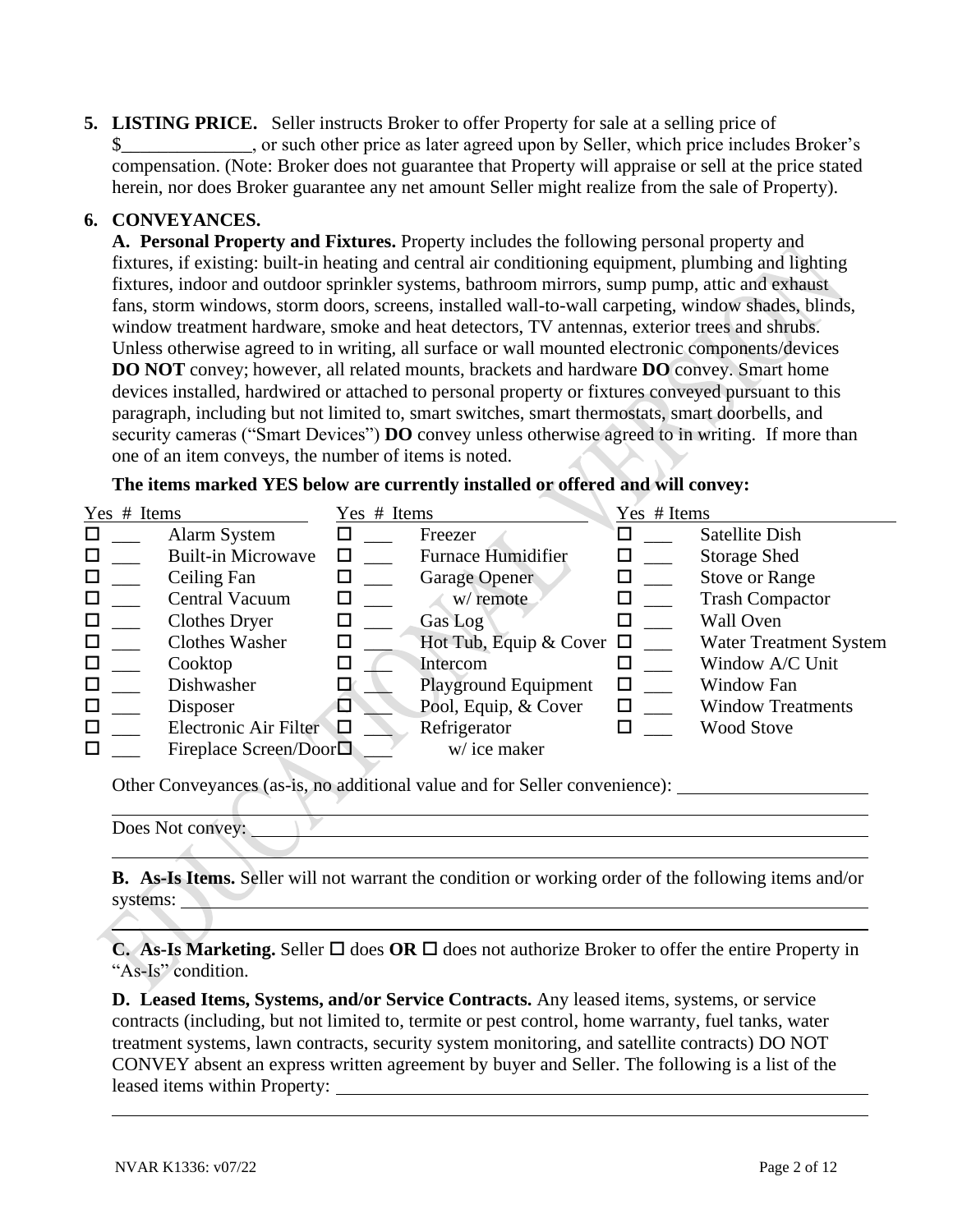**7. HOMEOWNER WARRANTY.** Seller has the option to purchase a homeowner warranty, which can be in effect during the Listing Period and will transfer to the buyer upon settlement. Seller should review the scope of coverage, exclusions and limitations. Cost not to exceed \$ Warranty provider to be

### **8. UTILITIES; MAJOR SYSTEMS.** (Check all that apply)

| Hot Water: $\Box$ Oil $\Box$ Gas $\Box$ Electric $\Box$ Other                                      | Number of Gallons |
|----------------------------------------------------------------------------------------------------|-------------------|
| Air Conditioning: $\Box$ Oil $\Box$ Gas $\Box$ Electric $\Box$ Heat Pump $\Box$ Other              | $\square$ Zones   |
| Heating: $\Box$ Oil $\Box$ Gas $\Box$ Electric $\Box$ Heat Pump $\Box$ Other                       | $\square$ Zones   |
| Water Supply: $\Box$ Public $\Box$ Private Well $\Box$ Community Well                              |                   |
|                                                                                                    | <b>Bedrooms</b>   |
| Type of Septic System: $\Box$ Community $\Box$ Conventional $\Box$ Alternative $\Box$ Experimental |                   |

Section 32.1-164.1:1 of the Code of Virginia requires Seller to disclose whether the onsite septic system serving Property is operating under a waiver of repair and/or maintenance requirements imposed by the State Board of Health. If the septic system is operating pursuant to a waiver, then Seller must provide the buyer with the "Disclosure Regarding Validity of Septic System Permit" prior to contract ratification. Such waiver is not transferable to the buyer.

Seller represents that the septic system  $\Box$  is **OR**  $\Box$  is not operating under a waiver from the State Board of Health.

**9. BROKER DUTIES.** Broker will perform, and Seller hereby authorizes Broker to perform, the following duties. In performing these duties, Broker will exercise ordinary care, comply with all applicable laws and regulations and treat all parties honestly.

**A.** Broker will protect and promote the interests of Seller and will provide Seller with services consistent with the standards of practice and competence that are reasonably expected of licensees engaged in the business of real estate brokerage. Seller acknowledges that Broker is bound by the bylaws, policies and procedures, and rules and regulations governing the Multiple Listing Service (MLS), the Code of Ethics of the National Association of REALTORS®, the Code of Virginia, and the Regional Rules and Regulations for the electronic lockbox system.

**B.** Broker will use reasonable efforts and act diligently to seek buyers for Property at the price and terms stated herein or otherwise acceptable to Seller, to negotiate on behalf of Seller, to establish strategies for accomplishing Seller's objectives, to assist in satisfying Seller's contractual obligations, and to facilitate the consummation of the sale of Property.

**C.** Broker will market Property, at Broker's discretion, including without limitation, description, interior and exterior photographs in appropriate advertising media, such as publications, mailings, brochures and internet sites; provided, however, Broker will not be obligated to continue to market Property after Seller has accepted an offer.

**D.** Broker will present all written offers or counteroffers to and from Seller in a timely manner, even if Property is subject to a ratified contract of sale, unless otherwise instructed by Seller in writing.

**E.** Broker will not continue to market, show and/or permit showings after Property is subject to a ratified contract of sale, unless otherwise instructed by Seller in writing.

**F.** Broker will account, in a timely manner, for all money and property received in trust by Broker, in which Seller has or may have an interest.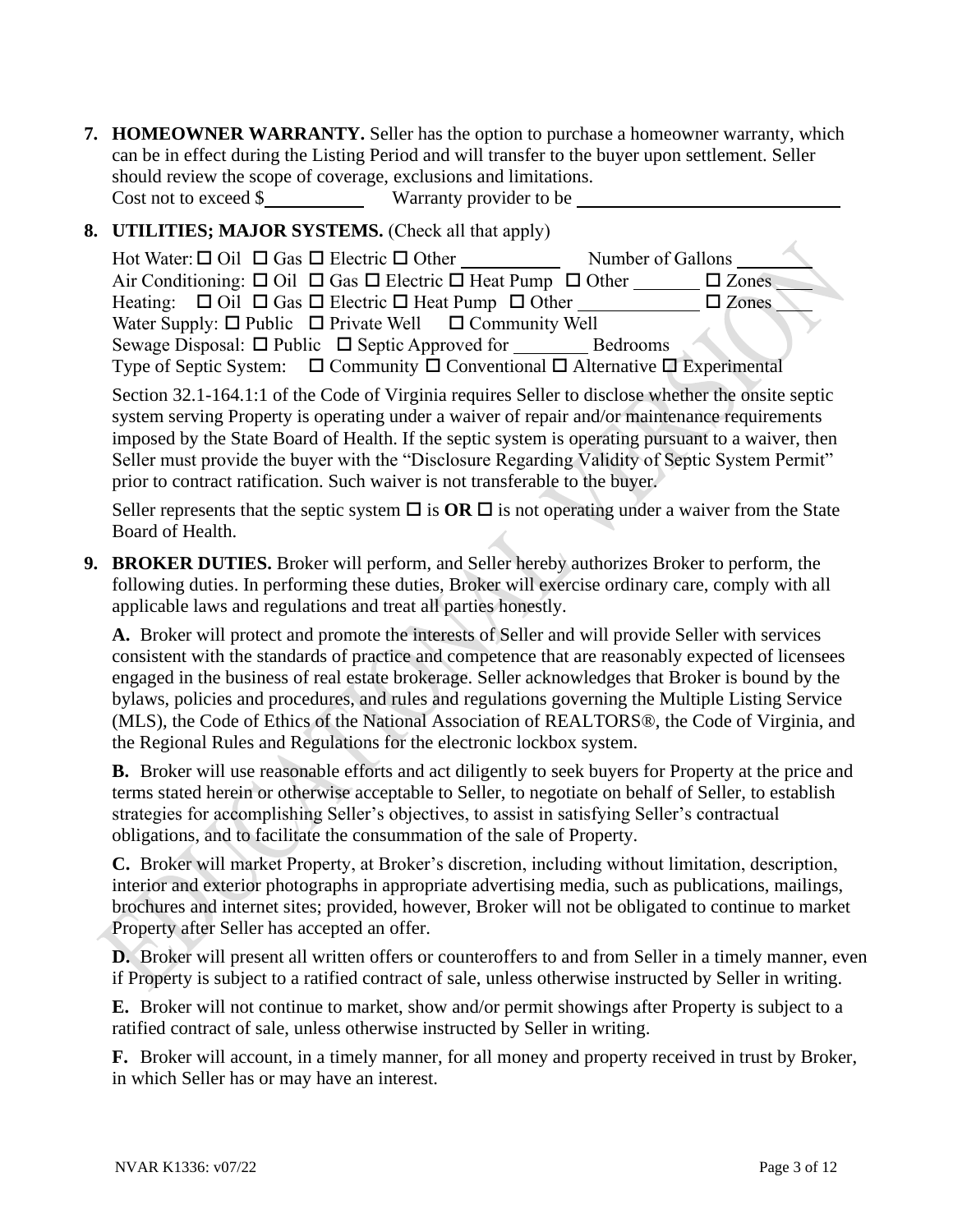**G.** Broker will show Property during reasonable hours to prospective buyers and will accompany or accommodate, as needed, other real estate licensees, their prospective buyers, inspectors, appraisers, exterminators and other parties necessary for showings and inspections of Property, to facilitate and/or consummate the sale of Property.

#### **Broker agrees that the showing instructions to be shared with other real estate licensees and their prospective buyers are as follows:**

Broker  $\Box$  will **OR**  $\Box$  will not install an electronic lockbox on Property to allow access and showings by persons who are authorized to access Property.

**H.** Broker  $\Box$  will **OR**  $\Box$  will not install "For Sale" signs on Property, as permitted. Seller is responsible for clearly marking the location of underground utilities, equipment or other items that may be damaged by the placement of the sign.

## **10. MARKETING/MLS/INTERNET ADVERTISING.**

**A.**  $\Box$  Seller authorizes OR  $\Box$  Seller does not authorize Broker to market Property via the Multiple Listing Service ("MLS").

- **1. If Seller authorizes Broker to market Property in MLS**, Broker will disseminate, via MLS, information regarding Property, including listing price(s), final sales price, all terms, and all status updates during and after the expiration of Agreement. Broker will enter the listing information into MLS  $\Box$  within three (3) business days of commencement of the Listing Period **OR**  on or before: . In either event, Broker will enter the listing information into MLS within one (1) business day of Public Marketing of Property. "Public Marketing" includes, but is not limited to, displaying flyers in windows, yard signs, digital marketing on public facing websites, brokerage website displays (including internet data exchanges and virtual office websites), digital communications marketing (email blasts), multibrokerage listing sharing networks, and applications available to the general public.
- **2. If Seller does not authorize Broker to market Property via MLS**, Broker will instead market Property as an Office Exclusive Listing. "Office Exclusive Listing" means any listing Seller has prohibited Broker from Public Marketing. For each Office Exclusive Listing, Seller will sign and deliver concurrently with Agreement a "Waiver of Broker Submission to MLS" form or other acceptable certification that Seller does not authorize Broker to Publicly Market the listing via MLS or otherwise. Broker will submit such waiver or other certification to MLS within three (3) business days of execution of Agreement.

**B.**  $\Box$  Seller authorizes OR  $\Box$  Seller does not authorize Broker marketing Property through MLS to also make listing data available to third party websites. Seller understands that the listing data may get disseminated to third party websites through means other than MLS regardless of the selection above. Seller acknowledges that the accuracy of the listing data is controlled by the third-party websites and is outside of Broker's control. The parties agree and understand that third party websites include: 1) Broker's internet website; 2) the internet websites of licensed real estate salespersons or associate real estate brokers affiliated with Broker or other brokers participating in MLS; 3) any other internet websites (such as syndicated websites) in accordance with applicable MLS rules and regulations; and/or 4) printed media.

**C.** In the event Seller has opted into marketing Property in the MLS in subparagraph A above, Broker is hereby authorized by Seller to submit and market Property as follows:

 $\Box$  Seller authorizes OR  $\Box$  Seller does not authorize the display of Property address on any internet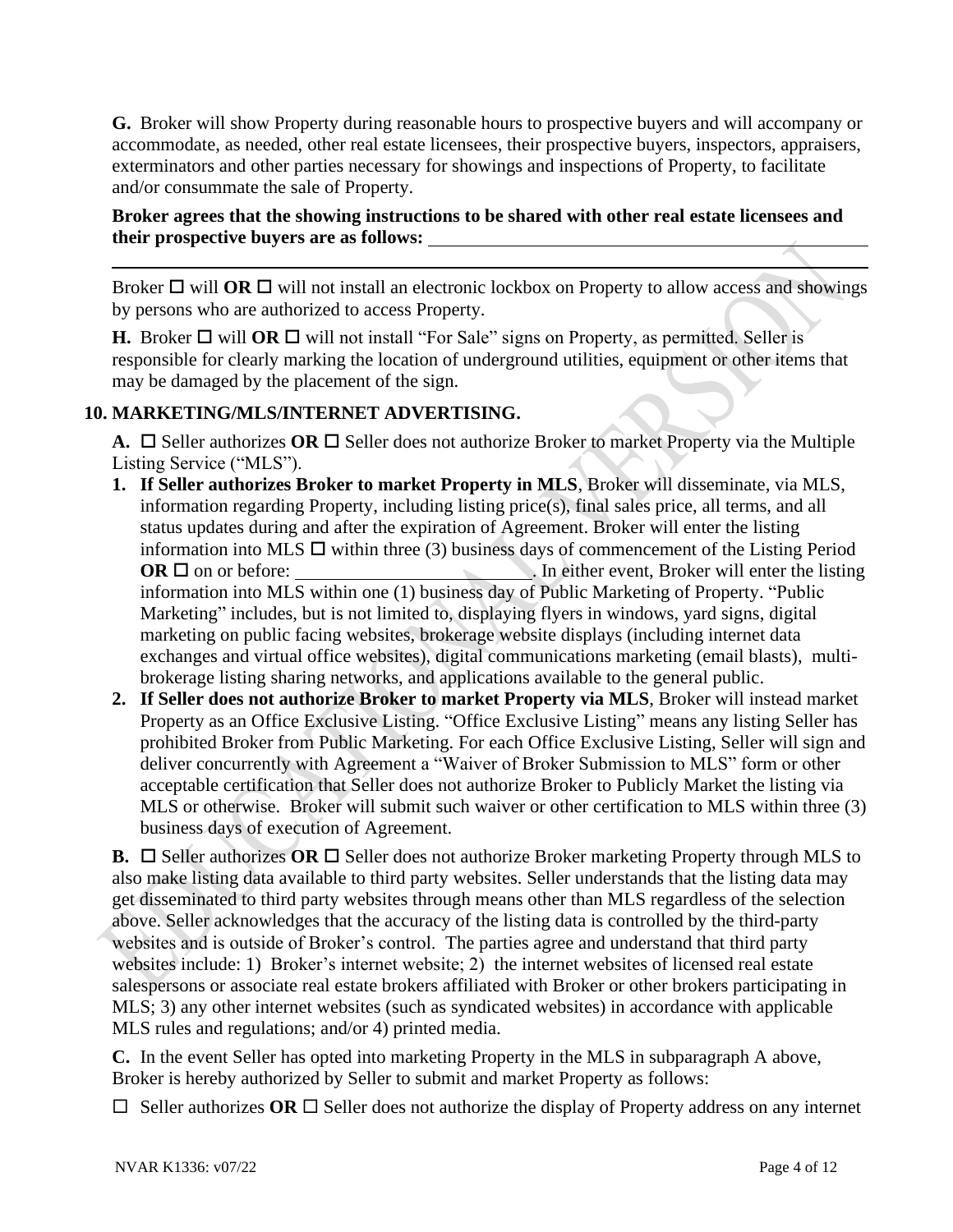website. In the event Seller does not authorize the display of the property address, only the ZIP code will be displayed.

- $\Box$  Seller authorizes OR  $\Box$  Seller does not authorize the display of unedited comments or reviews of Property (or display a hyperlink to such comments or reviews) on MLS participants' internet websites. This provision does not control the display of such comments on third-party websites such as syndicated websites.
- $\Box$  Seller authorizes **OR**  $\Box$  Seller does not authorize the display of an automated estimate of the market value of Property (or a hyperlink to such estimate) on MLS participants' internet websites. This provision does not control the display of such estimated value of Property on third-party websites such as syndicated websites.

**D.**  $\Box$  Seller authorizes **OR**  $\Box$  Seller does not authorize Broker to list Property under "coming soon" status in MLS. If Seller authorizes Broker to list Property under "coming soon" status in MLS, Broker will list Property under "coming soon" status in MLS  $\Box$  within three (3) business days of commencement of the Listing Period  $OR \Box$  on or before: . Property may be listed in the MLS under "coming soon" status for no more than 21 days from the date the listing is entered in MLS, except when a longer period is permitted by applicable MLS rules and regulations. Broker may engage in pre-marketing activities prior to the date that Property is entered in MLS under "active" status including, but not limited to: 1) placing a "coming soon" sign on Property; 2) notifying agents with other firms that Property is "coming soon"; and 3) placing advertisements and conduct other marketing activities at Broker's discretion. Broker will not show Property to prospective buyers or tenants and/or their agents while under "coming soon" status.

**E.** During the term of Agreement, Seller may, by written notice to Broker, authorize Broker to enable or disable use of any feature as described above. Broker agrees to update MLS database accordingly.

## **11. TYPES OF REAL ESTATE REPRESENTATION - DISCLOSURE AND INFORMED CONSENT.**

**Seller representation** occurs by virtue of Agreement with Seller's consent to use Broker's services and may also include any cooperating brokers who act on behalf of Seller as subagent of Broker. (Note: Broker may assist a buyer or prospective buyer by performing ministerial acts that are not inconsistent with Broker's duties as Seller's listing agent under Agreement.)

**Buyer representation** occurs when buyers contract to use the services of their own broker (known as a buyer representative) to act on their behalf.

**Designated representation** occurs when a buyer and seller in one transaction are represented by different sales associate(s) affiliated with the same broker. Each of these sales associates, known as a designated representative, represents fully the interests of a different client in the same transaction. Designated representatives are not dual representatives if each represents only the buyer or only the seller in a specific real estate transaction. In the event of designated representatives, each representative will be bound by client confidentiality requirements, set forth in the CONFIDENTIAL INFORMATION paragraph. The broker remains a dual representative.

 $\square$  Seller does not consent to designated representation and does not allow Property to be shown to a buyer represented by this Broker through another designated representative associated with the firm **OR**

 $\square$  Seller consents to designated representation and allows Property to be shown to a buyer represented by this Broker through another designated representative associated with the firm.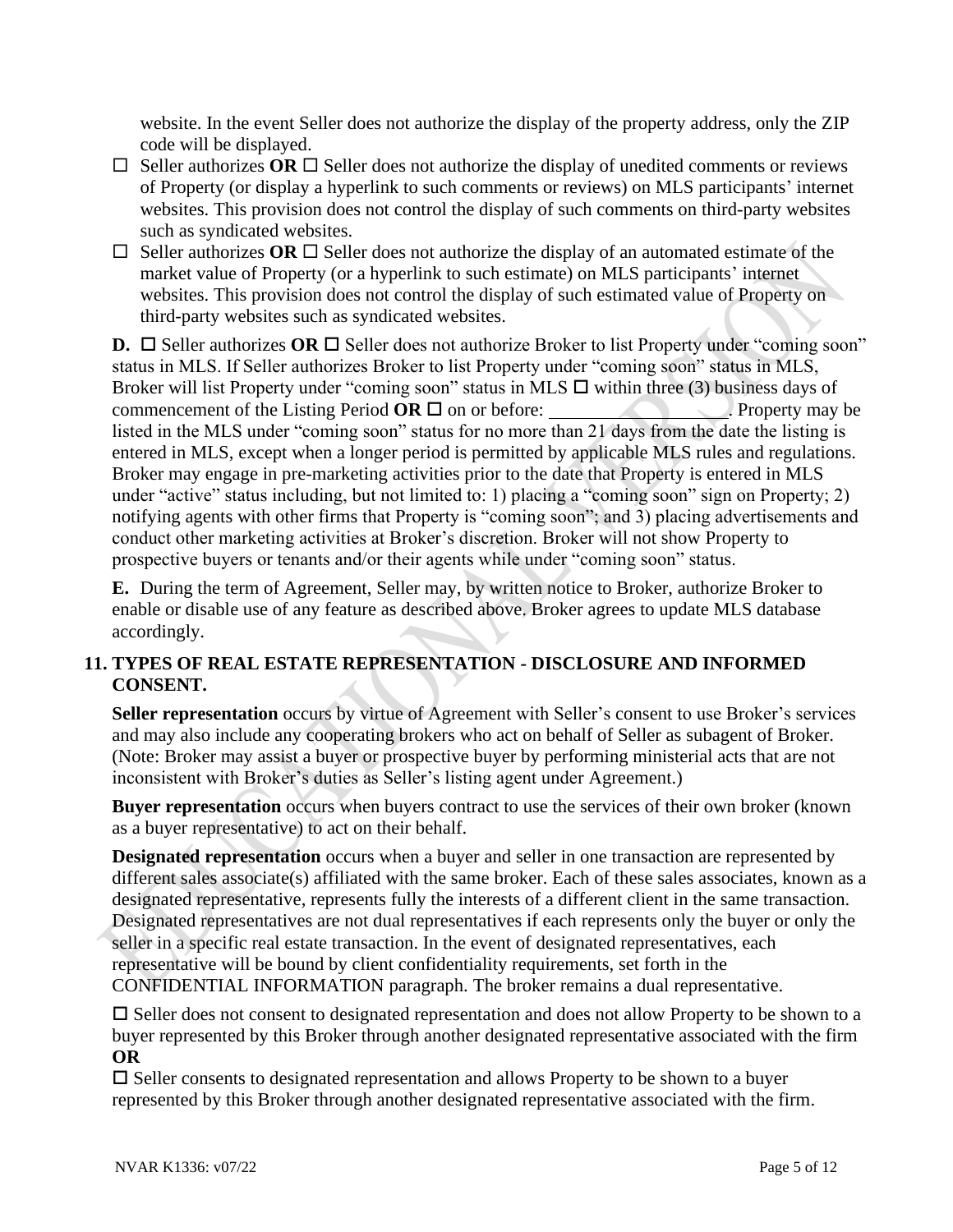**Dual representation** occurs when the same broker and the same sales associate represent both the buyer and seller in one transaction. In the event of dual representation, the broker will be bound by confidentiality requirements for each client, set forth in the CONFIDENTIAL INFORMATION paragraph.

 $\square$  Seller does not consent to dual representation and Seller does not allow Property to be shown to a buyer represented by this Broker through the same sales associate. **OR**

 $\square$  Seller consents to dual representation and allows Property to be shown to a buyer represented by this Broker through the same sales associate.

### **An additional disclosure is required before designated or dual representation is to occur for a specific transaction.**

Broker will notify other real estate licensees via MLS whether Seller consents to designated or dual representation.

## **12. BROKER COMPENSATION.**

**A. Payment.** Seller will pay Broker in cash total compensation of

("Compensation") if, during the term of Agreement, anyone produces a buyer ready, willing and able to buy Property.

Compensation is also earned if, within days after the expiration or termination of Agreement, a contract is ratified with a ready, willing, and able buyer to whom Property had been shown during the term of Agreement; provided, however, that Compensation need not be paid if a contract is ratified on Property while Property is listed with another real estate company.

**B. Cooperating Broker.** Broker will make a blanket unilateral offer of cooperation and compensation to other brokers in any MLS that Broker deems appropriate. To that end, Broker will offer a portion of Compensation to the cooperating broker as indicated:

Buyer Agency Compensation: **OR** 

Other Compensation:

*Note: Compensation may be shown by a percentage of the gross selling price, a definite dollar amount or "N" for no compensation.*

*Broker's compensation and the sharing of compensation between brokers are not fixed, controlled, recommended or suggested by any multiple listing service or association of REALTORS®.*

**C. Variable Rate Commission.** If applicable, the Broker and Seller agree to a variable rate commission to be paid as follows: .

**D. Retainer Fee.** Broker acknowledges receipt of a retainer fee in the amount of which  $\Box$  will **OR**  $\Box$  will not be subtracted from Compensation. The retainer fee is non-refundable and is earned when paid.

**E. Early Termination.** In the event Seller wishes to terminate Agreement prior to the end of Listing Period, without good cause, Seller will pay Broker before Broker's execution of a written release.

**13. CONFIDENTIAL INFORMATION.** Broker will maintain the confidentiality of all personal and financial information and other matters identified as confidential by Seller which were obtained by Broker during the brokerage relationship, unless Seller consents in writing to the release of such information or as otherwise provided by law. The obligation of Broker to preserve confidential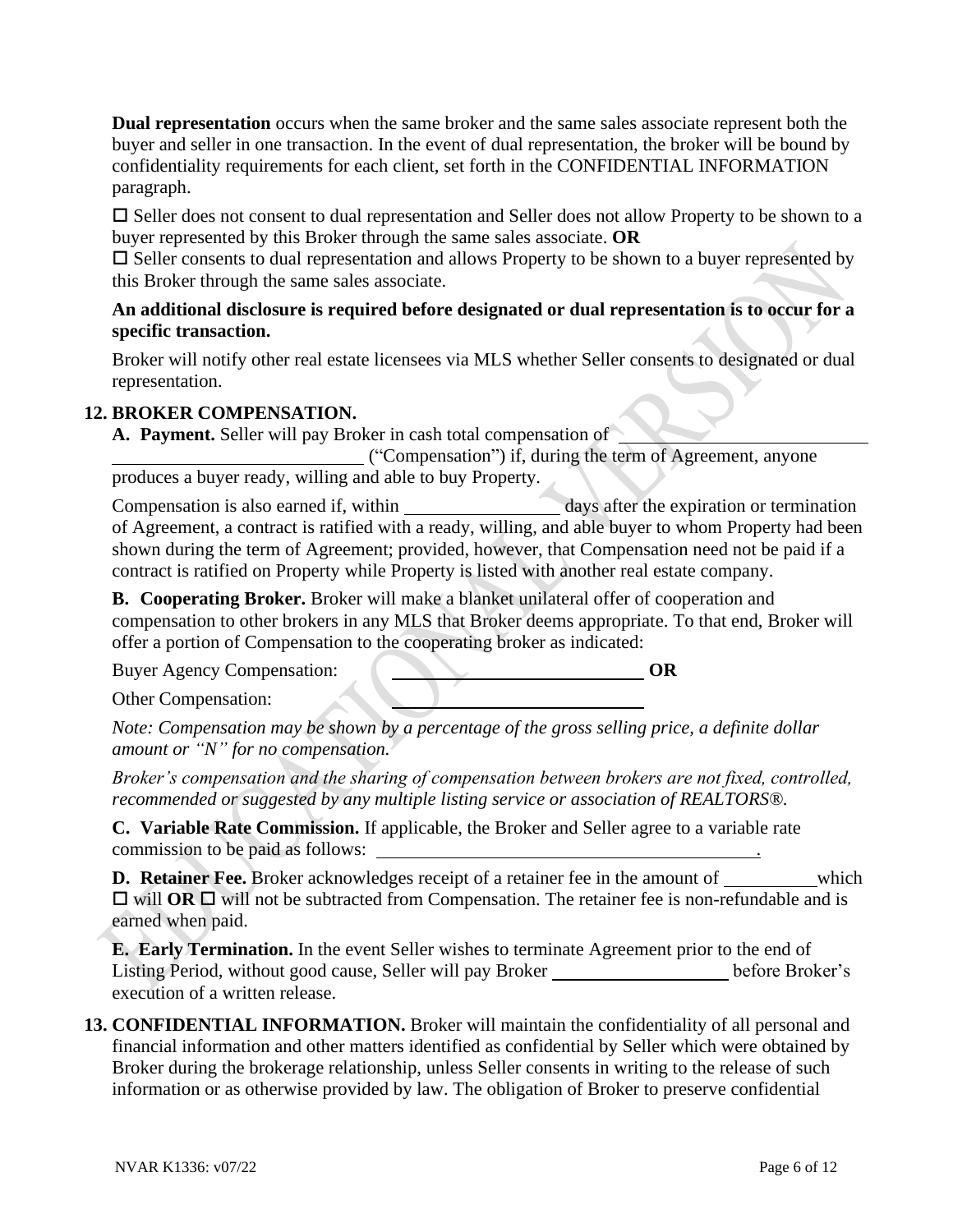information continues after termination of the brokerage relationship. Information concerning latent material defects about Property is not considered confidential information.

**14. AUTHORIZATION TO DISCLOSE OTHER OFFERS.** In response to inquiries from buyers or cooperating brokers, Broker may not disclose, without Seller's authorization, the existence of other written offers on Property. If Seller does give such authorization, Seller acknowledges that Broker and sales associate(s) must disclose whether the offers were obtained by the listing agent, another member of the listing Broker's firm, or by a cooperating broker.

Seller  $\Box$  does **OR**  $\Box$  does not authorize Broker and sales associate(s) to disclose such information to buyers or cooperating brokers.

- **15. COMPLIANCE WITH FAIR HOUSING LAWS.** Property will be shown and made available without regard to race, color, religion, sex, handicap, familial status, or national origin as well as all classes protected by the laws of the United States, the Commonwealth of Virginia, and applicable local jurisdictions, or by the REALTOR® Code of Ethics.
- **16. RELOCATION PROGRAM.** Seller is participating in any type of relocation program:

| $\Box$ Yes OR $\Box$ No             |                            |     |
|-------------------------------------|----------------------------|-----|
| If "Yes": (a) the program is named: |                            |     |
| <b>Contact Name</b>                 | <b>Contact Information</b> | and |
| (b) terms of the program are:       |                            |     |

If "No" or if Seller has failed to list a specific employee relocation program, then Broker will have no obligation to cooperate with or compensate any undisclosed program.

**17. CONDOMINIUM ASSOCIATION.** Seller represents that Property  $\Box$  is  $OR \Box$  is not located within a development which is a Condominium or Cooperative. Condominiums or Cooperatives being offered for sale are subject to the receipt by buyers of the required disclosures, and Seller is responsible for payment of appropriate fees and for providing these disclosure documents to prospective buyers as prescribed in the Condominium Act, Section 55.1-1900, et seq., and the Cooperative Act, Section 55.1-2100, et seq., of the Code of Virginia.

 $\Box$  Seller **OR**  $\Box$  Broker will order the association disclosure documents at Seller's expense  $\Box$  at the time of listing **OR**  $\Box$  within 3 days following the date of contract ratification **OR**  $\Box$ 

| The Condominium or Cooperative dues are \$   | per      |
|----------------------------------------------|----------|
| (frequency of payment).                      |          |
| Special Assessment \$                        | tor      |
| Condominium or Cooperative Association Name: |          |
| Management Company:                          | Phone #: |

Seller represents that Seller  $\Box$  is  $OR \Box$  is not current on all condominium association dues and/or special assessments.

**18. PROPERTY OWNERS' ASSOCIATION.** Seller represents that Property  $\Box$  is  $\overline{OR} \Box$  is not located within a development(s) which is subject to the Virginia Property Owners' Association Act, Section 55.1-1800, et seq., of the Code of Virginia. If Property is within such a development, Seller is responsible for payment of the appropriate fees and for providing these disclosure documents to

\_\_\_\_\_\_\_\_\_\_\_\_\_\_\_\_\_\_.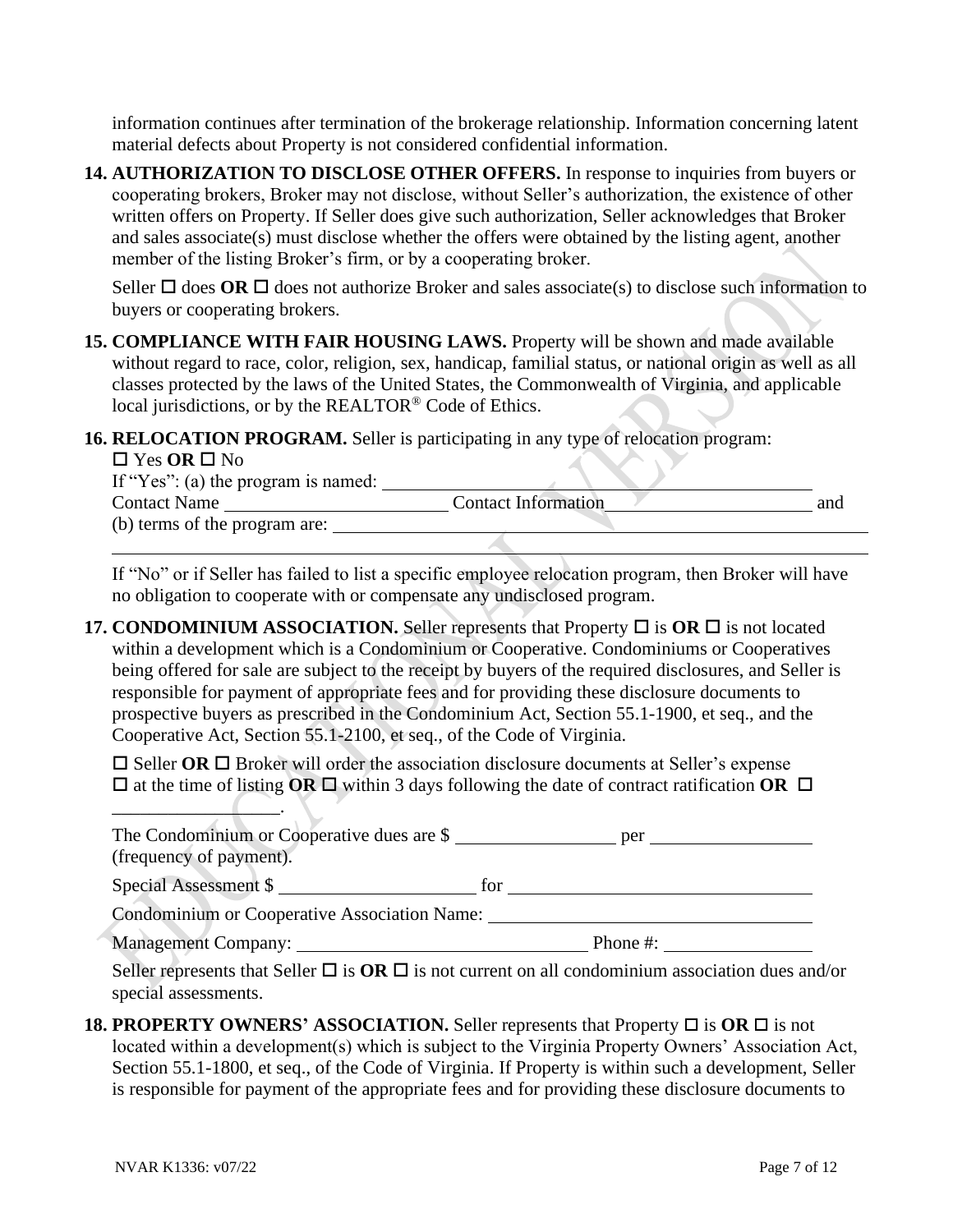the buyers.

\_\_\_\_\_\_\_\_\_\_\_\_\_\_\_\_\_\_.

 $\Box$  Seller **OR**  $\Box$  Broker will order the association disclosure documents at Seller's expense  $\Box$  at the time of listing **OR**  $\Box$  within 3 days following the date of contract ratification **OR**  $\Box$ 

| The Property Owners' Association dues are \$                                                              | per      |  |
|-----------------------------------------------------------------------------------------------------------|----------|--|
| (frequency of payment).                                                                                   |          |  |
| Special Assessment \$                                                                                     | for      |  |
| Property Owners' Association Name:                                                                        |          |  |
|                                                                                                           | Phone #: |  |
| Seller represents that Seller $\Box$ is $OR \Box$ is not current on all property owners' association dues |          |  |
| and/or special assessments.                                                                               |          |  |

**19. PROPERTY CONDITION.** Seller acknowledges that Broker has informed Seller of Seller's rights and obligations under the Virginia Residential Property Disclosure Act. Property  $\Box$  is OR  $\Box$  is not exempt from the Act. If not exempt, Seller has completed and provided to Broker a Residential Property Disclosure Statement, or any other applicable disclosures as may be required.

Seller acknowledges Broker may receive, from Seller or otherwise, reports, surveys, plats, home inspection(s), appraisal(s), homeowner or other third-party warranty information or other similar document(s) concerning Property ("Property Report(s)"). Seller acknowledges Broker is required to disclose to prospective buyers all material adverse facts pertaining to the physical condition of Property actually known by Broker, including any such facts contained in Property Reports. Broker will not, however, be obligated to discover latent defects in Property or to advise on property condition matters outside the scope of Broker's real estate license. Seller may authorize Broker to deliver any Property Report(s) to prospective buyer(s). Seller will indemnify, save, and hold Broker harmless from all claims, complaints, disputes, litigation, judgments and attorney's fees arising from any misrepresentation by Seller or authorized delivery of Property Reports.

- **20. LEAD-BASED PAINT DISCLOSURE.** Seller represents that the residential dwelling(s) at Property  $\Box$  were  $\Box$  were not constructed before 1978. If the dwelling(s) were constructed before 1978, Seller is subject to federal law concerning disclosure of the possible presence of leadbased paint at Property, and Seller acknowledges that Broker has informed Seller of Seller's obligations under the law. If the dwelling(s) were constructed before 1978, unless exempt under 42 U.S.C. 4852(d), Seller has completed and provided to Broker the form, "Sale: Disclosure And Acknowledgment Of Information On Lead-Based Paint And/Or Lead-Based Paint Hazards" or equivalent form.
- **21. CURRENT LIENS.** Seller represents to Broker that the below information is true and complete to the best of Seller's information, knowledge, and belief and Seller understands that any loans identified below will be paid off at Settlement: *(Check all that are applicable)*
	- **A.**  $\Box$  Property is not encumbered by any mortgage or deed of trust (*if box is checked, skip to G*).
	- **B.**  $\Box$  Property is security for a first mortgage or deed of trust loan held by (Lender Name):
	- with an approximate balance of \$ . This loan is  $a \Box$  Conventional OR  $\Box$  FHA or  $\Box$  VA or  $\Box$
	- $\mathbf{C}$ .  $\Box$  Property is security for a second mortgage or deed of trust loan held by (Lender Name): with an approximate balance of \$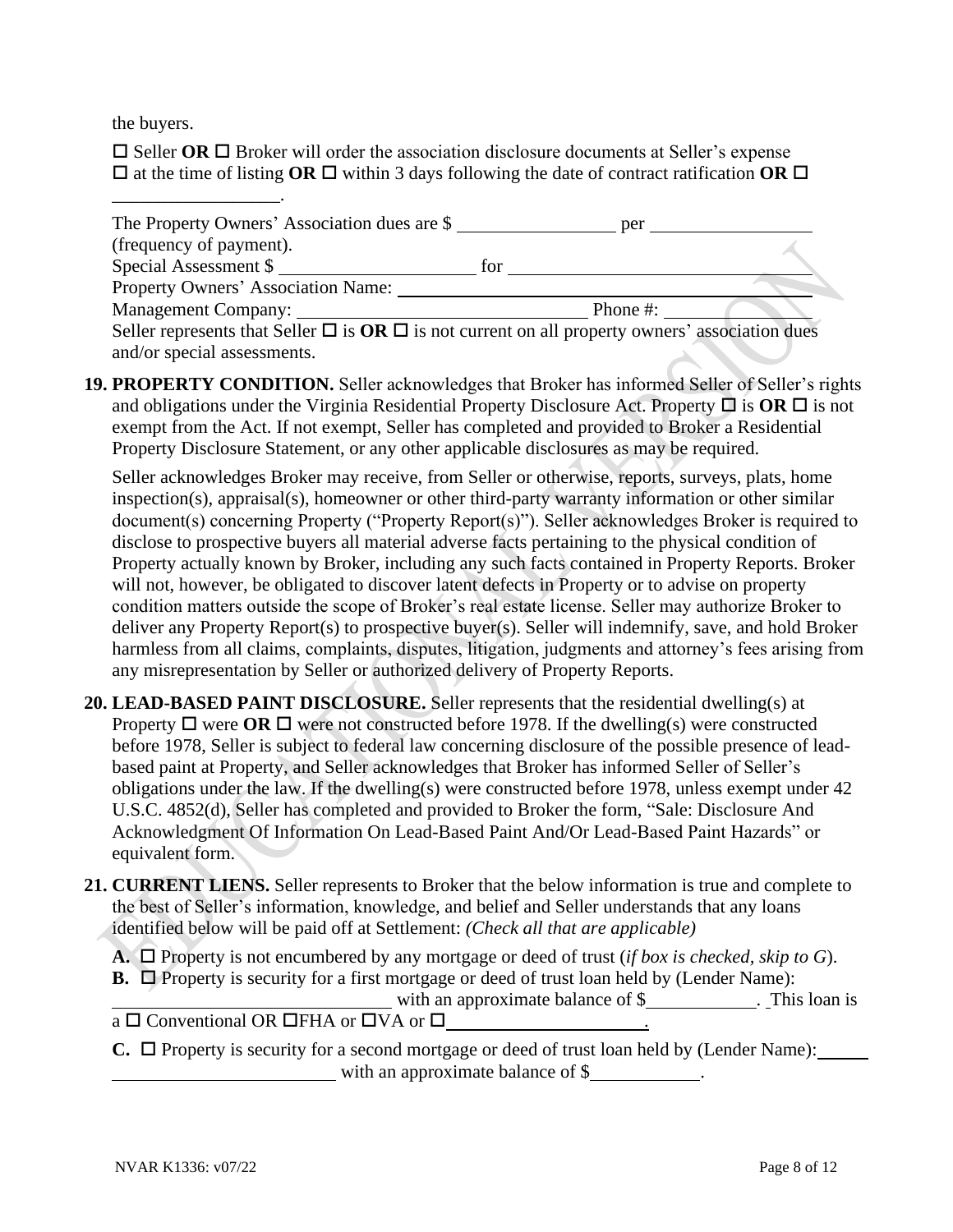**D.**  $\Box$  Property is security for a line of credit or home equity line of credit held by (Lender Name):  $\Box$ with an approximate balance of \$

 $\mathbf{E}$ .  $\Box$  Seller is current on all payments for the loans identified above.

**F.**  $\Box$  Seller is not in default and has not received any notice(s) from the holder(s) of any loan identified above, or from any other lien holder of any kind, regarding a default under any loan, threatened foreclosure, notice of foreclosure, or the filing of foreclosure.

G. □ There are no liens secured against Property for federal, state, or local income taxes; unpaid real property taxes; or unpaid condominium or homeowners' association fees or special assessments.

 $H. \Box$  There are no judgments against Seller (including each owner for jointly held property). Seller has no knowledge of any matter that might result in a judgment that may potentially affect Property.

**I.**  $\Box$  Seller has not filed for bankruptcy protection under Federal law and is not contemplating doing so during the term of Agreement.

In the event Property is encumbered by a loan, Seller further agrees that Seller will promptly disclose the name and contact information for the lender and account number to the Settlement Agent identified in a contract for the sale of the Property.

During the term of Agreement, should any change occur with respect to answers A through I above, Seller will immediately notify Broker and sales associate/listing agent, in writing, of such change.

- **22. SELLER FINANCING.** Seller  $\Box$  does OR  $\Box$  does not agree to offer seller financing by providing a deed of trust loan in the amount of \$ with further terms to be negotiated.
- **23. CLOSING COSTS.** Fees for the preparation of the deed of conveyance, that portion of the settlement agent's fee billed to Seller, costs of releasing existing encumbrances, Seller's legal fees, Grantor's Tax, and any other proper charges assessed to Seller will be paid by Seller unless provided otherwise in the sales contract.

The "Seller's Estimated Cost of Settlement" form  $\Box$  is  $OR \Box$  is not attached. These estimates are for informational purposes only and will change based upon the terms and conditions of the purchase offer.

- **24. SELLER PROCEEDS.** Seller acknowledges that Seller's proceeds may not be available at the time of settlement. The receipt of proceeds may be subject to Section 55.1-903 of the Code of Virginia, commonly referred to as the **Virginia Wet Settlement Act**, and may be subject to other laws, rules and regulations.
- **25. IRS/FIRPTA.** Section 1445 of the Internal Revenue Service (IRS) Code may require a buyer or the settlement agent to report the gross sales price, Seller's federal tax identification number and other required information to the IRS. Seller will provide to a buyer or the settlement agent such information upon request. In certain situations, the IRS requires a percentage of the sales price to be withheld from Seller's proceeds if Seller is a Foreign Person as defined by FIRPTA.

Seller  $\Box$  is **OR**  $\Box$  is not a "Foreign Person" as defined by FIRPTA.

### **26. SELLER DUTIES.**

**A. Seller Representations and Warranties.** Seller is aware that Seller may be responsible for failing to disclose information and/or misrepresenting the condition of Property. Seller certifies the accuracy of the information provided to the Listing Broker and Seller warrants: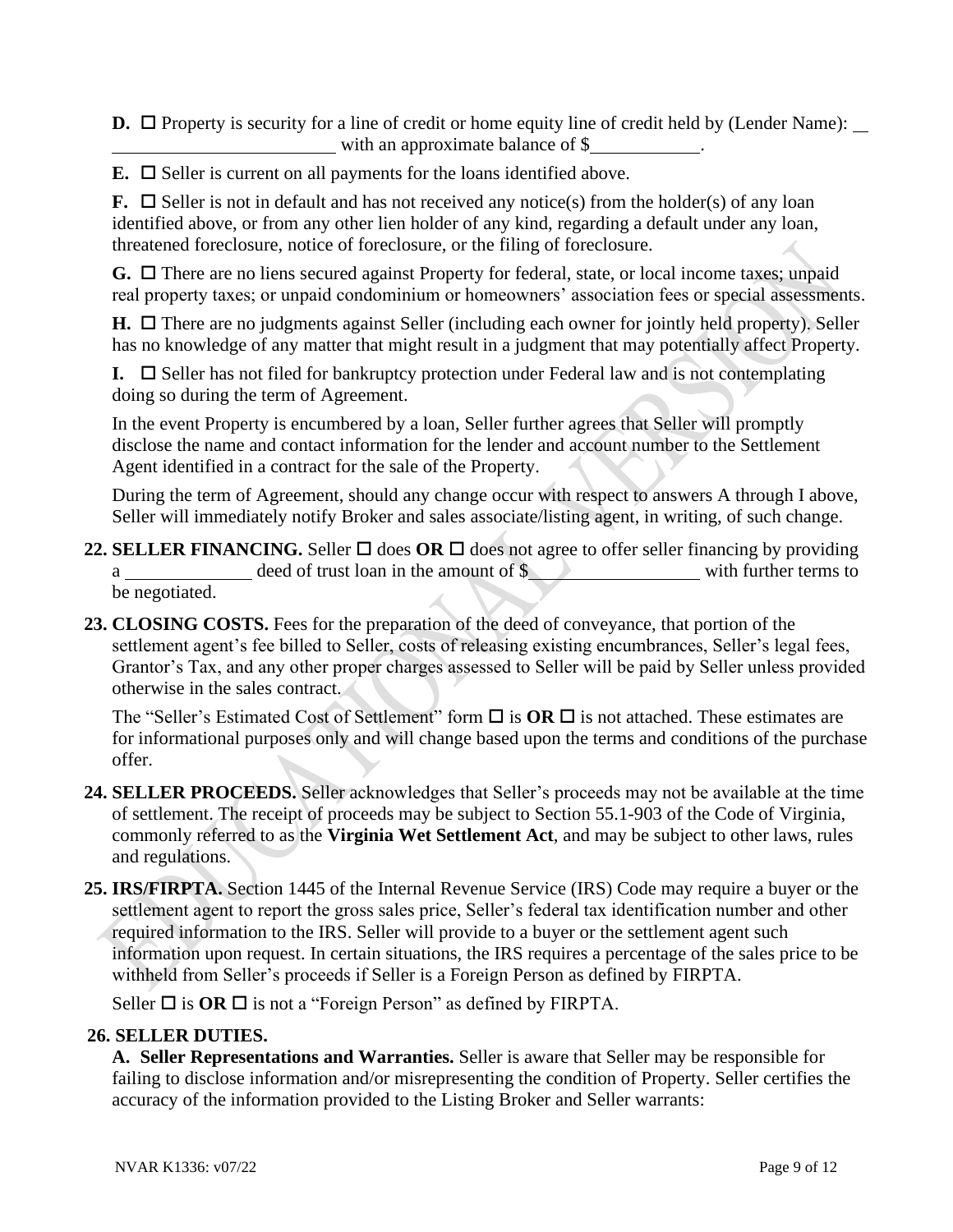- **1.** Seller has capacity to convey good and marketable title to Property by general warranty deed and represents that Property is insurable by a licensed title insurance company with no additional risk premium.
- **2.** Seller is not a party to a listing agreement with another broker for the sale, exchange, or lease of Property.
- **3.** No person or entity has the right to purchase, lease or acquire Property, by virtue of an option, right of first refusal or otherwise.
- **4.** Seller  $\Box$  is **OR**  $\Box$  is not a licensed (active/inactive) real estate agent/broker.
- **5.** Seller  $\Box$  has **OR**  $\Box$  has no knowledge of the existence, removal or abandonment of any underground storage tank on Property.
- **6.** Property  $\Box$  is  $\overline{OR}$   $\Box$  is not tenant-occupied.
- **7.** Seller  $\Box$  has  $\overline{OR}$   $\Box$  does not have a recording system in Property. In the event Seller has a recording system in Property which records audio, Seller understands that recording of audio may result in violation of state and/or federal wiretapping laws. Therefore, Seller hereby releases and holds harmless Broker, Broker's designated agents, sub-agents, sales associates and employees from any liability which may result from the recording of audio in Property.

**B. Access to Property.** Seller will provide keys to Broker for access to Property to facilitate Broker's duties under Agreement. Seller will allow Broker's unlicensed assistants in Property to perform ministerial acts as defined by 18VAC135-20-165.

If Property is currently tenant-occupied, Seller will provide Broker with any current lease documents and contact information for current tenant and will use best efforts to obtain the full cooperation of current tenants, in connection with showings and inspections of Property.

#### **C. Seller Assumption of Risk.**

**1.** Seller retains full responsibility for Property, including all utilities, maintenance, physical security and liability until title to Property is transferred to buyer. Seller is advised to take all precautions for safekeeping of valuables and to maintain appropriate property and liability insurance through Seller's own insurance company.

Broker is not responsible for the security of Property or for inspecting Property on any periodic basis. If Property is or becomes vacant during the Listing Period, Seller is advised to notify Seller's homeowner's insurance company and request a "Vacancy Clause" to cover Property.

**2.** In consideration of the use of Broker's services and facilities and of the facilities of any MLS, Seller and Seller's heirs and assigns hereby release Broker, Broker's designated agents, subagents, sales associates and employees, any MLS and the directors, officers and employees thereof, including officials of any parent Association of REALTORS®, except for malfeasance on the part of such parties, from any liability to Seller for vandalism, theft or damage of any nature whatsoever to Property or its contents that occurs during the Listing Period. Seller waives any and all rights, claims and causes of actions against them and holds them harmless for any property damage or personal injury arising from the use or access to Property by any persons during Listing Period.

#### **27. MISCELLANEOUS PROVISIONS.**

**A. Appropriate Professional Advice.** Seller acknowledges that Broker is being retained solely as a real estate agent and not as an attorney, tax advisor, lender, appraiser, surveyor, structural engineer, mold or air quality expert, home inspector or other professional service provider. Broker can counsel on real estate matters, but if Seller desires legal advice, Seller is advised to seek legal counsel. Seller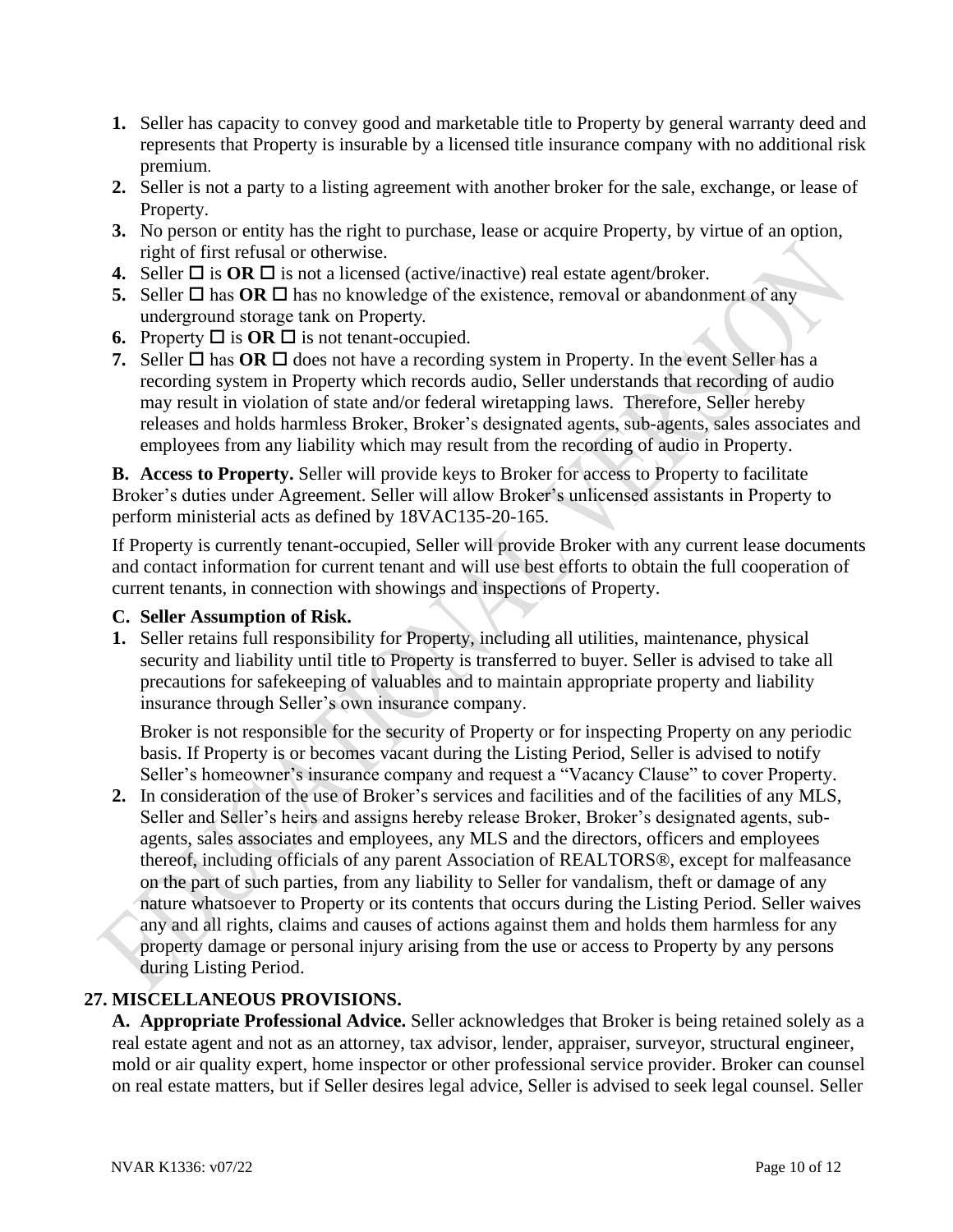is advised to seek appropriate professional advice concerning the Property condition, financing, tax, title insurance, property insurance and legal matters.

**B. Service Provider Referrals.** Broker or Broker's sales associates may refer a service provider to assist Seller in this transaction. This referral is not an endorsement, guarantee or warranty as to the quality, cost and/or timeliness of the services to be provided. Seller is advised to independently investigate all options for service providers and consider whether any service provider will work effectively with Seller. Seller is free to reject any referred service provider for any or no reason.

**C. Wire Fraud.** Seller should never transmit nonpublic personal information, such as credit or debit card, bank account or routing numbers, by email or other unsecured electronic communication. There are numerous e-mail phishing scams that involve fraudulent requests to wire funds in conjunction with a real estate transaction. If Seller receives any electronic communication directing the transfer of funds or to provide nonpublic personal information, even if that electronic communication appears to be from a representative of Broker, do not respond. Such requests, even if they may otherwise appear to be from Broker, could be part of a scheme to defraud Seller by misdirecting the transfer of sale proceeds or using Seller's identity to commit a crime. If Seller should receive wiring instructions via electronic means that appear to be from a legitimate source involved in Seller's real estate transaction, Seller should verify - using contact information other than that provided in the communication - that the instructions were sent by an actual representative of the requesting company. Conversely, if Seller has provided wiring instructions to a third party, it is important to confirm with the representative of said company that the wire instructions are not to be substituted without Seller's verified written consent. When wiring funds, never rely exclusively on an e-mail, fax or text communication.

**D. Subsequent Offers After Contract Acceptance.** After a sales contract has been ratified on Property, Broker recommends Seller obtain the advice of legal counsel prior to acceptance of any subsequent offer.

**E. Governing Law.** The laws of the Commonwealth of Virginia will govern the validity, interpretation, and enforcement of Agreement.

**F. Binding Agreement**. Agreement will be binding upon the parties, and each of their respective heirs, executors, administrators, successors and permitted assigns. The provisions hereof will survive the sale of Property and will not be merged therein. Agreement, unless amended in writing by the parties, contains the final and entire agreement and the parties will not be bound by any terms, conditions, oral statements, warranties or representations not herein contained.

**28. ATTORNEYS' FEES.** If any Party breaches Agreement and a non-breaching Party retains legal counsel to enforce its rights hereunder, the non-breaching Party will be entitled to recover against the breaching Party, in addition to any other damages recoverable against any breaching Party, all of its reasonable Legal Expenses incurred in enforcing its rights under Agreement, whether or not suit is filed, and in obtaining, enforcing and/or defending any judgment related thereto. Should any tribunal of competent jurisdiction determine that more than one Party to the dispute has breached Agreement, then all such breaching Parties will bear their own costs. However, if the tribunal determines that one or more of the Parties is a "Substantially Prevailing Party," any such Substantially Prevailing Party will be entitled to recover from any of the breaching Parties, in addition to any other damages recoverable against any breaching Party, all of its reasonable Legal Expenses incurred in enforcing its rights under Agreement, whether or not suit is filed, and in obtaining, enforcing and/or defending any judgment related thereto. "Party" as used in this paragraph includes any third-party beneficiary identified herein. "Legal Expenses" as used in this paragraph includes attorneys' fees, court costs,